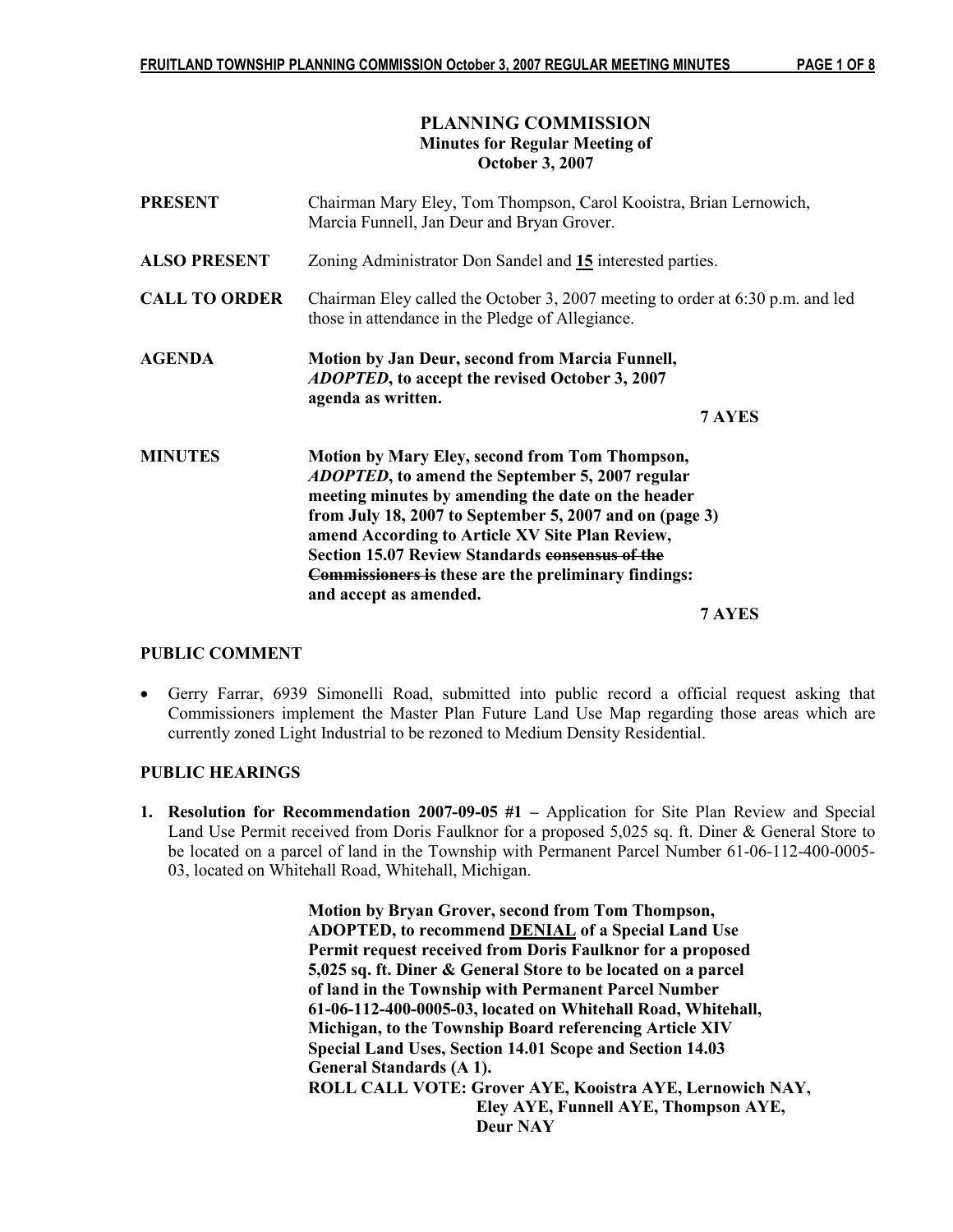#### DISCUSSION

Zoning Administrator Sandel explains he has received a revised site plan, landscape plan, lighting fixture & pole data sheets, Muskegon County Drain Commission letter dated 9/13/07, Muskegon County Road Commission approval letter dated 9/27/07 (for revised plan), Muskegon Conservation District NRA Site Review and Muskegon County Drain Commission letter dated 9/27/07. The only thing missing was something in writing about the power lines that run through the property.

Mr. Kadelsik, P.E. from Westshore Consulting said he sent a copy of the letter from METC an ITC Company regarding the power line easement, he will send again seeing it wasn't received.

Based on information he has received, Zoning Administrator Sandel had no further questions or concerns about the application.

The biggest changes to the site plan were the driveway location and larger buffer area.

Mr. Kadelsik, P.E. from Westshore Consulting was here to address questions.

Commissioner Grover asked how much of the forested area needs to be cleared for the project and why leave trees in an area designated for tiles. Mr. Kadelsik explains approximately 20%-25% needs to be cleared and the area designated for tiles is a reserve tile area, its better not clearing it unless necessary.

Commissioner Deur references there is no additional landscaping planned for the west side of the property on the road, will the existing vegetation be left along the road? Mr. Kadelsik states they will leave as much as possible. Why was the 4' berm added and how high will things planned for planting on the berm be? Mr. Kadelsik states the berm was added to minimize car lights shining on properties across the street and the majority of the plants planned are for aesthetic purposes; plantings should not exceed 8'.

#### Motion by Bryan Grover, second from Carol Kooistra, ADOPTED, to suspend rules and re-open Public Hearing. 7 AYES

#### PUBLIC HEARING OPEN 6:56 p.m. CLOSED 7:04 p.m.

- Brian Faulknor, 1944 W. Duck Lake Road, said at the last meeting noise and disruption to wildlife seemed to be the biggest concerns. He states it shouldn't be, deer and turkey live in all backyards and they adapt and the only noise would be from the people coming and going, supports.
- Carol Segar, 5483 Whitehall Road, resides directly across the street, believes this it not a good place for a business and does not want to see another empty building, opposed.
- James Terwilliger, 5483 Whitehall Road, states at the last meeting the applicant said she needed the liquor license to have the business. Has the liquor license transfer been approved? Believes this it not a good place for a business, opposed.

Chairman Eley stated the liquor license transfer request was denied by the Township Board. The applicant was advised and given the choice to withdraw the application, however, she opted not to so the Planning Commission is required to review the application and take action.

According to Article XV Site Plan Review, Section 15.07 Review Standards:

A. The uses proposed will not adversely affect the public health, safety, or welfare. Uses and structures located on the site shall take into account topography, size of the property, the uses on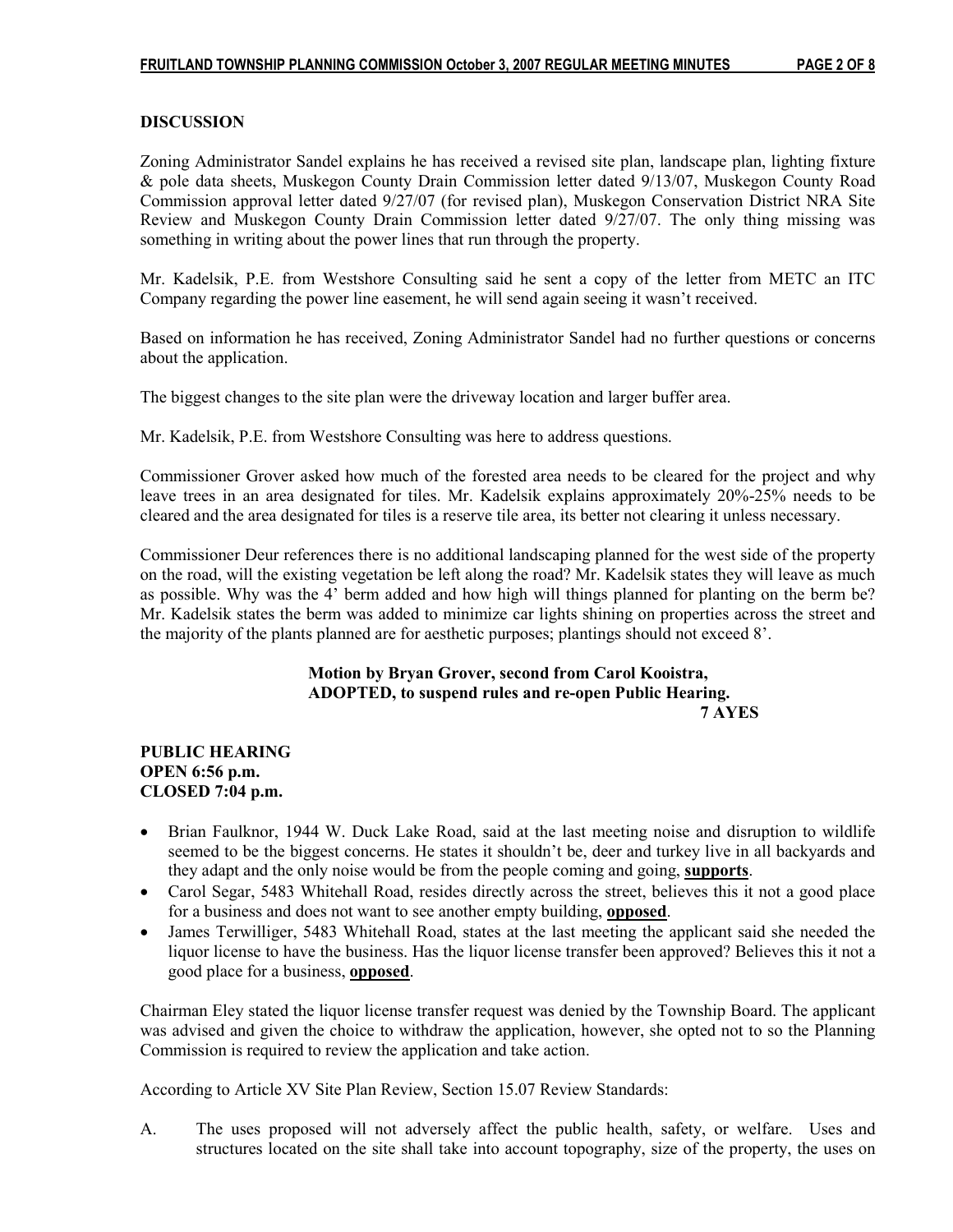adjoining property and the relationship and size of buildings to the site. The site shall be developed so as not to impede the normal and orderly development or improvement of surrounding property for uses permitted in this Ordinance. Yes it may adversely affect the public health, safety and welfare because of possible police and law enforcement concerns. There is not full consensus, Commissioner Deur dissents.

Commissioner Deur states after further research he disagrees that the proposed use will adversely affect the public health, safety and welfare. The ordinance clearly allows restaurants in the Neighborhood Commercial District as a Special Land Use with certain requirements and according to Zoning Administrator Sandel the applicant meets such requirements.

Commissioner Grover states the proposed use does not fit with the character of this neighborhood and he has concerns with the number of police calls shown on the incident report that was made part of record at the last meeting.

Chairman Eley explains denial is given usually only because of something that can not be mitigated.

Commissioner Grover states behaviors can not be controlled and police calls can not be mitigated.

Chairman Eley indicates the Freedom of Information Act (FOIA) cover sheet attached to the incident list was not a typical one and that she could not verify where it had come from. She has concerns with the incident list indicating liquor license violations when she knows for a fact that under Doris Faulknor's management there has been none.

Mr. Brad Aherns stated that he provided a summary of the FOIA request form and the incident list that he received from the Sheriff's Department.

Commissioner Grover states this is not the main point of why he objects. It's another point down the way.

Commissioner Deur states he does not know how to interpret the incident report, he believes it is ambiguous, some of these calls could be because the owner called for bad checks, etc.

Commissioner Kooistra feels they have heard enough from enough people to hold up the business sense of the applicant; however, her major concern is what happens when the business is no longer owned by her.

Commissioner Deur states that is the case with any business that changes ownership.

Chairman Eley states that the Planning Commission's job is take a look at a longer view.

Commissioner Deur states then appropriate conditions should be put in if there is to be an approval given. He proposes conditions that 1) prevent outdoor speakers and music; 2) minimize outdoor light pollution; and 3) restrict hours of operation to 10:00 p.m. during the week and midnight on weekend.

Chairman Eley proposed a fourth condition to permit service deliveries only between the hours of 8:00 a.m. to 5:00 p.m.

Chairman Eley states that is the reason they need to go through all review standards and come to some sort of consensus for each. For the reason cited specifically that establishments serving liquor and even retail establishments but particularly those that serve liquor can have enforcement problems. With that specific concern it could in fact affect welfare and safety, not so much health.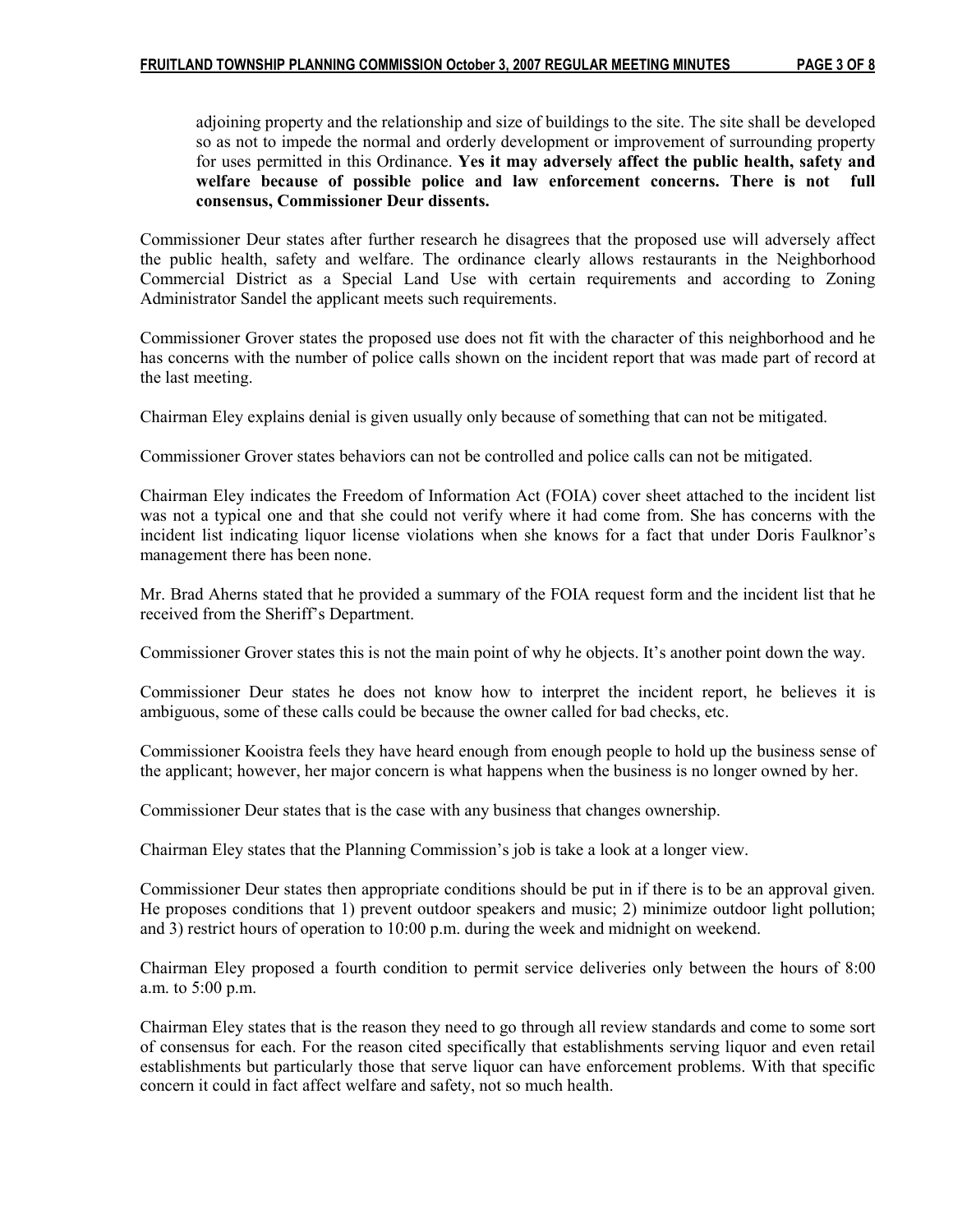Commissioner Thompson notes that consensus was that yes it may adversely affect the public health, safety and welfare, the words he sees in this is public and welfare and this means the neighbors which are part of the public.

- B. Safe, convenient, uncontested, and well-defined vehicular and pedestrian circulation shall be provided for ingress/egress points and within the site. Drives, streets and other circulation routes shall be designed to promote safe and efficient traffic operations and shall use significant traffic calming designs that will reduce speeds naturally; use green islands and curved roads to slow traffic naturally within the site and at ingress/egress points. The driveway issue of lights shining into properties across the street has been addressed because they have combined two drives into one and moved the location.
- C. The arrangement of public or private vehicular or pedestrian connections to existing or planned streets in the area shall be planned to provide a safe and efficient circulation system, for traffic within Fruitland Township. Concerns alleviated, condition corrected.
- D. Removal or alteration of significant natural features shall be restricted to those areas which are reasonably necessary to develop the site in accordance with the requirements of this Ordinance. The Planning Commission may require that landscaping, buffers, native habitats, and/or greenbelts be preserved and/or provided to ensure that proposed uses will be adequately buffered from one another and from surrounding public and private property. Every effort shall be made to preserve native ecological communities and minimize impacts to fish and wildlife. Utilities shall be installed to be harmonious with the site and all adjacent property. Commissioners noted concerns about the removal of trees particularly in the building and detention pond area. Muskegon Conservation District NRA Site Review received on October 3, 2007 will be made part of the record.
- E. Areas of natural drainage such as swales, wetlands, ponds, or swamps shall be protected and preserved in their natural state to provide areas for natural habitats; preserve drainage patterns and maintain the natural characteristics of the land. Drain Commission report is now complete and preliminary approval given.
- F. The site plan shall provide reasonable visual and sound privacy for all dwelling units located therein, and adjacent thereto. Fences, walls, barriers, and landscaping shall be used, as appropriate, to accomplish these purposes. The buffer was increased from 10' to 20', a 4' berm was added in the front, a satisfactory lighting plan was provided; however, some commissioners still have concerns with noise and visual.
- G. All buildings and groups of buildings shall be arranged so as to permit necessary emergency vehicle access as requested by the White Lake Fire Authority. Yes.
- H. All streets and driveways shall be developed in accordance with Fruitland Township Private Street Design Standards, the Township Subdivision Control Ordinance, the Muskegon County Road Commission, or Michigan Department of Transportation specifications, as appropriate. Except that the Planning Commission may impose more stringent requirements than those for the Road Commission or Department of Transportation with the respect to driveway location and spacing. No residential street shall provide connection or access to industrial or commercial property.

In addition, sidewalks may be required if appropriate for the development. N/A

I Traffic impact study which describes internal circulation and projected impacts on traffic operation, capacity, and access on adjacent and nearby streets which are likely to provide access to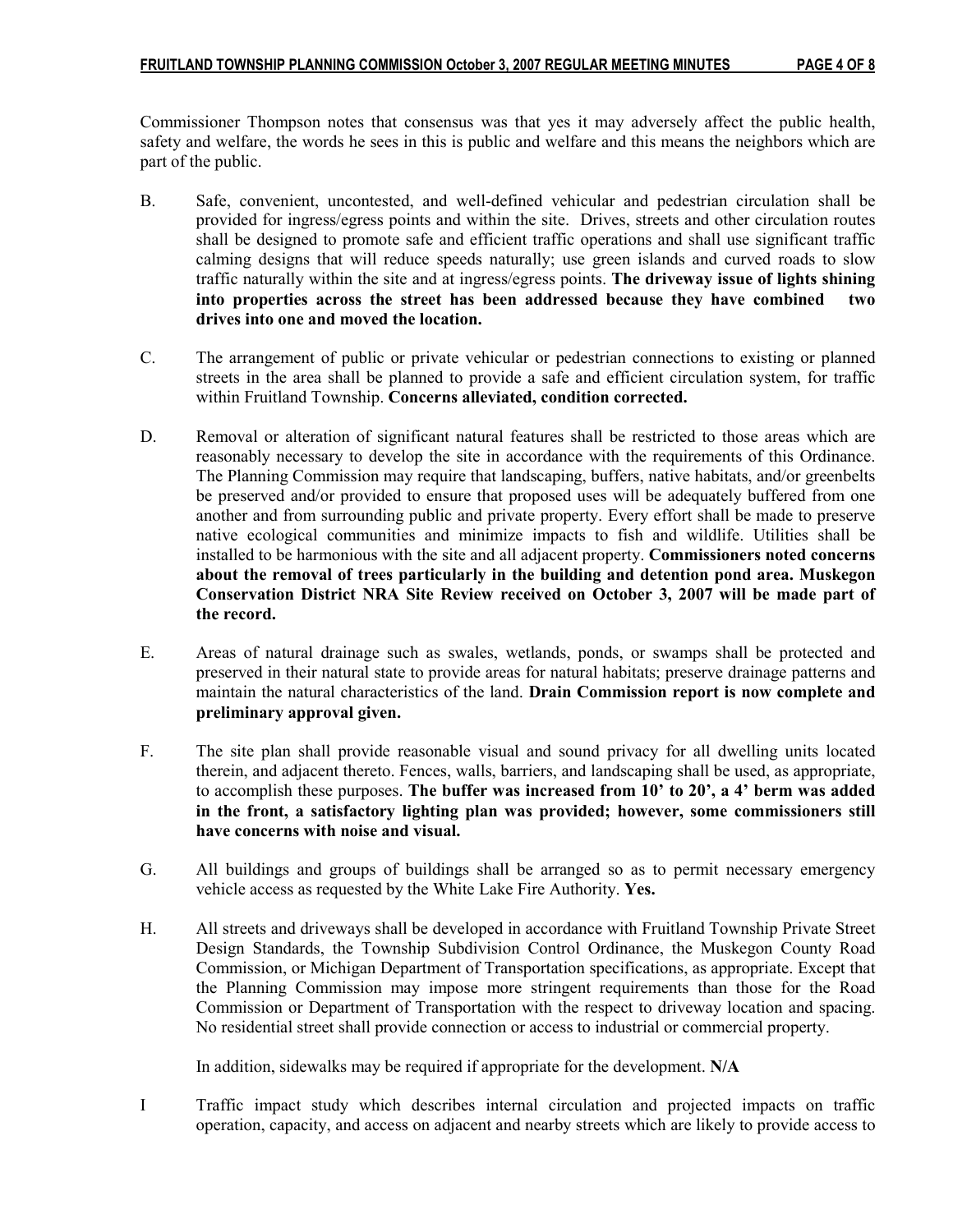#### the site. An actual study was not performed; however, yes, traffic information was given and entered into record.

- J. Appropriate measures shall be taken to ensure that removal of surface waters will not adversely affect the neighboring properties, aquatic resources, or the public storm drainage system. Provisions shall be made to accommodate storm water, prevent erosion and the formation of dust. The use of detention/retention ponds may be required. Surface water on all paved areas shall be collected at intervals so that it will not obstruct the flow of vehicular or pedestrian traffic or create puddles in paved areas. Catch basins may be required to contain oil filters or traps to prevent contaminants from being discharged to the natural drainage system. The Site Plan shall fully conform to the Muskegon County Soil Erosion and Sedimentation Control Ordinance. Yes.
- K. Any exterior lighting shall be arranged so that it is deflected away from adjacent properties and so that it does not interfere with the vision of motorists along adjacent streets. Lighting of buildings or structures shall be minimized to reduce light pollution and preserve the rural character of the Township. Satisfactory lighting plan provided, new plan minimizes light pollution.
- L. All loading and unloading areas and outside storage areas, including areas for the storage of trash, which face or are visible from Residential Districts or public streets, shall be screened by a vertical screen consisting of structural or plant materials no less than six (6) feet in height. The finished side of any wall, fence, or other screen shall face adjacent properties. Yes it is screened.
- M. Entrances and exits shall be provided at appropriate locations so as to maximize the convenience and safety for persons entering or leaving the site. The number of entrances to and exits from the site shall be determined with reference to the number of dwelling units or other land uses within the site, the nature and location of the surrounding streets, the effect of traffic in the area, nearby topography, and other factors. Yes.
- N. Site plans shall conform to all applicable requirements of County, State, Federal and Township statutes and ordinances. Approval may be conditioned on the applicant receiving necessary County, State, Federal and Township permits before final site plan approval or and occupancy permit is granted. Yes.
- O. Hazardous Waste Management shall consist of all precautions to prevent hazardous materials from entering the environment. N/A
- P. Appropriate fencing may be required by the Planning Commission around the boundaries of the development if deemed necessary to minimize or prevent trespassing or other adverse effects on adjacent lands. Not requiring fencing.
- Q. The general purposes and spirit of this Ordinance and the Master Plan of Fruitland Township shall be maintained. Yes on current Ordinance and No on the Master Plan. Mr. Deur dissents; he believes the application is consistent with the future land use designation of MPUD in the Master Plan.
- R. A public sanitary sewer system or an approved privately-owned community sewer system shall be required unless the township determines as follows: No
	- 1. The soils and terrain will not substantially limit the use of septic tanks because of wetlands, steep slopes, flooding, percolation, ponding or other topographical characteristics based on information from the Michigan Department of Environmental Quality or the Muskegon County Health Department.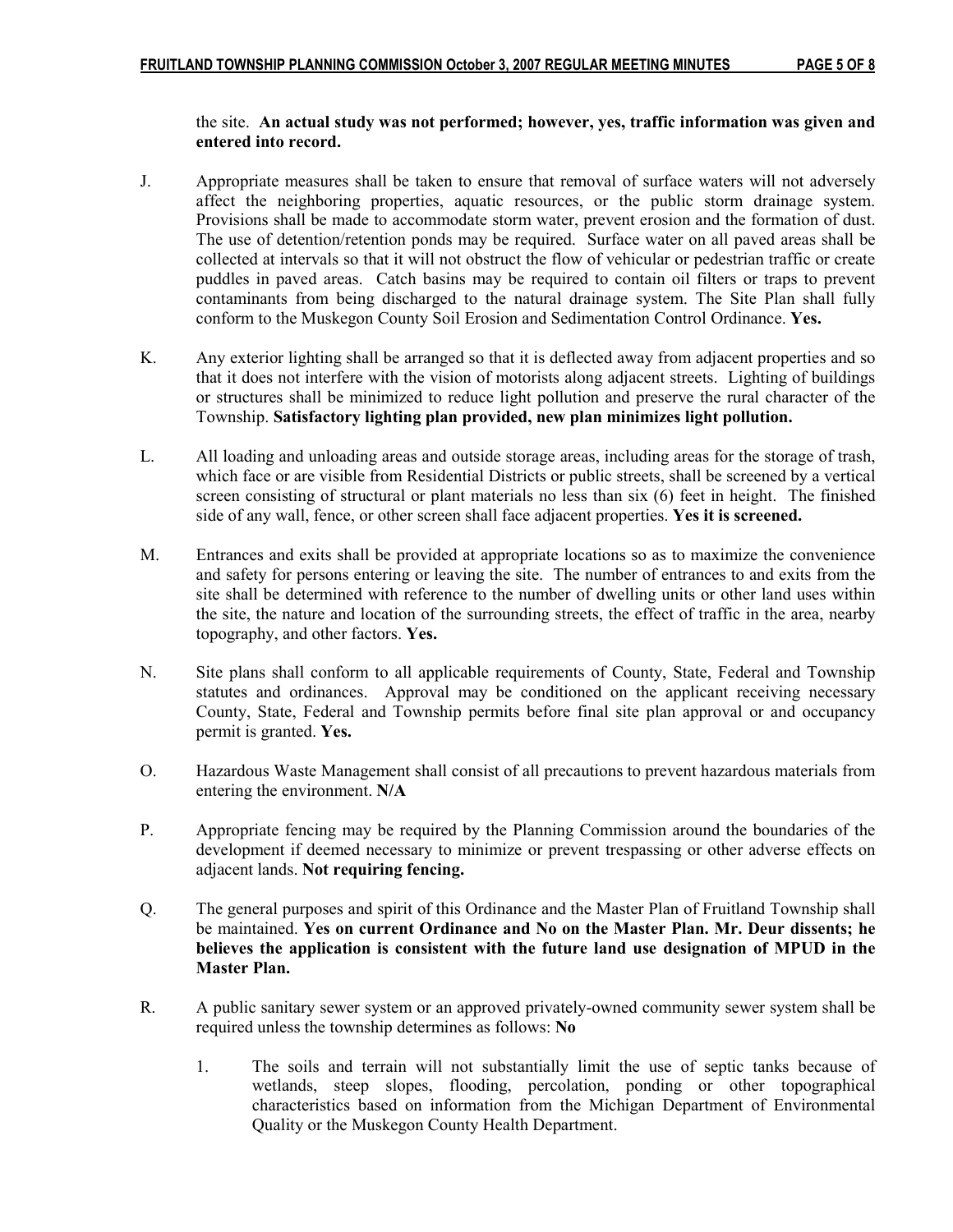- 2. The lack of a public sanitary sewer system or privately-owned community sewer system will not have an adverse affect on area lakes, the watershed involved or other environmental factors.
- S. A public water system or an approved privately owned community water supply system shall be required unless the township determines as follows: No
	- 1. The soils and terrain will not substantially limit the use of private water wells based on information from the Michigan Department of Environmental Quality or the Muskegon County Health Department.
	- 2. The lack of a public water system or a privately owned community water system will not adversely affect area lakes, the watershed involved or other environmental factors.
- T. All abandoned or out of service underground storage tanks shall be removed in accordance with applicable local, state and federal law. None known of.

According to Article XIV Special Land Uses, Section 14.04 Special Land Use Specific Requirements consensus of the Commissioners is:

Restaurants, including those with drive-through service.

- 1. Sufficient stacking capacity for the drive-through portion of the operation shall be provided to ensure that traffic does not extend into the public right-of-way. A minimum of ten (10) stacking spaces for the service ordering station shall be provided. Stacking spaces shall be located so as not to interfere with vehicular circulation and egress from the property by vehicles not using the drive-through portion of the facility. N/A
- 2. In addition to parking space requirements, at least three (3) parking spaces shall be provided, in close proximity to the exit of the drive-through portion of the operation, to allow for customers waiting for delivery of orders. N/A
- 3. Parking areas shall have a front yard setback of twenty (20) feet and side and rear yard setbacks of ten (10) feet. This standard met.
- 4. Public access to the site shall be located at least one hundred (100) feet from any intersection as measured from the nearest right-of-way line to the nearest edge of said access. This standard met.
- 5. The parking and maneuvering areas of the site shall be fenced and screened from the view of any abutting Residential District or use by a decorative fence or wall, or a landscaped equivalent. To the best of the applicant's ability.
- 6. Outdoor speakers for the drive through facility shall be located in a way such that sound transmission is inaudible to neighboring property and uses. N/A

Chairman Eley states the list of concerns has been satisfied and the check list has been gone through and a few minor changes made. She then gives brief synopsis of decision making criteria. First is the Site Plan Review which addresses technical standards, then second according to Article XIV Special Land Uses, Section 14.01 Scope, which is a set of procedures and standards for special uses of land or structures which, because of their unique characteristics, require special consideration in relation to the welfare of adjacent properties and the community as a whole, which clearly states the concerns of adjacent neighbors are an important consideration and asks that the commissioners are cognizant of this while deliberating.

Commissioner Kooistra states that her concern is not Mrs. Faulknor's ability to run a business; it is with the serving of alcohol at the proposed location and what that means for the future.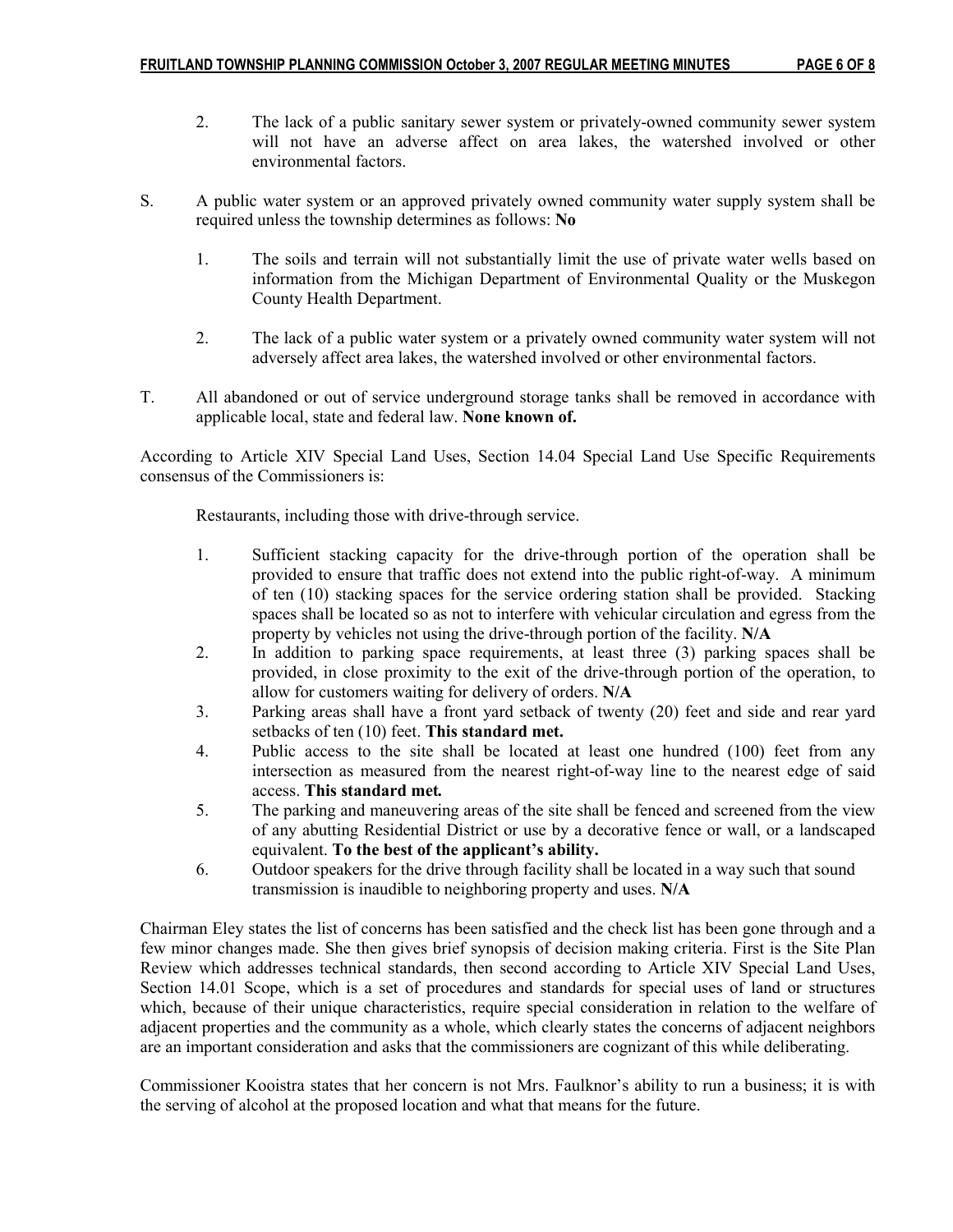Commissioner Deur suggests the following conditions which he believes will appease some of the neighbors concerns: 1) Make sure that all restaurant and store lighting is directed downward to the maximum extent possible, to minimize light pollution on the adjacent neighbors, 2) no outdoor speakers or music, 3) hours of operation – close no later than 10:00 p.m. on evenings that precede a normal work day, and no later than 12:00 midnight on evenings that precede a weekend day or holiday. He got these hours from the 750 Grill. He hopes these would be acceptable to the applicant and that at least to some degree that these would mitigate concerns of the neighbors of which he can certainly understand.

Chairman Eley states concern with loading and deliveries, she believes these should be done during regular business hours between 8:00 a.m. and 5:00 p.m. She would like to add this to the conditions.

Commissioner Kooistra feels before these conditions can be voted on we should know if they are acceptable to the applicant. It will make a difference if they are not acceptable to the applicant.

Chairman Eley asks Mrs. Faulknor to speak of the four (4) conditions that were suggested. Mrs. Faulknor asks if the close time could be 11:00 p.m. instead of 10:00 p.m. To offer pool leagues the 10:00 p.m. close time is too early.

Commissioner Funnell asks if we put these conditions on will they transfer with the ownership of the establishment. Yes they become part of the approval and do transfer.

The applicant's attorney James R. Stariha states the Township Board has turned the liquor license transfer down and obviously they will go back to the board to try and change their mind; however, that is a separate issue. If either the liquor license or the establishment becomes a problem the township has a right every year at renewal time to deny continuation of the license. The applicant has changed these plans several times to meet our requirements at a considerable expense.

2. Wind Towers – Update

It was decided that we want to write a Wind Tower Ordinance; however, it is not urgent so a subcommittee was formed to work on language to be proposed in the early part of 2008. Commissioner Funnell will chair with Chairman Eley, Commissioners Deur and Lernowich on the subcommittee.

3. Definition of Common Open Space – reminder only

#### NEW BUSINESS

1. Update the Zoning Map based on the Master Plan (specifically, rezoning Medium Density Residential and the Duck Lake State Park).

> Motion by Carol Kooistra, second from Marcia Funnell, ADOPTED, to set public hearing for the November 7, 2007 meeting to update the Medium Density Residential District to be consistent with the Master Plan and Future Land Use Map and to rezone the current Light Industrial District to Medium Density Residential District.

7 AYES